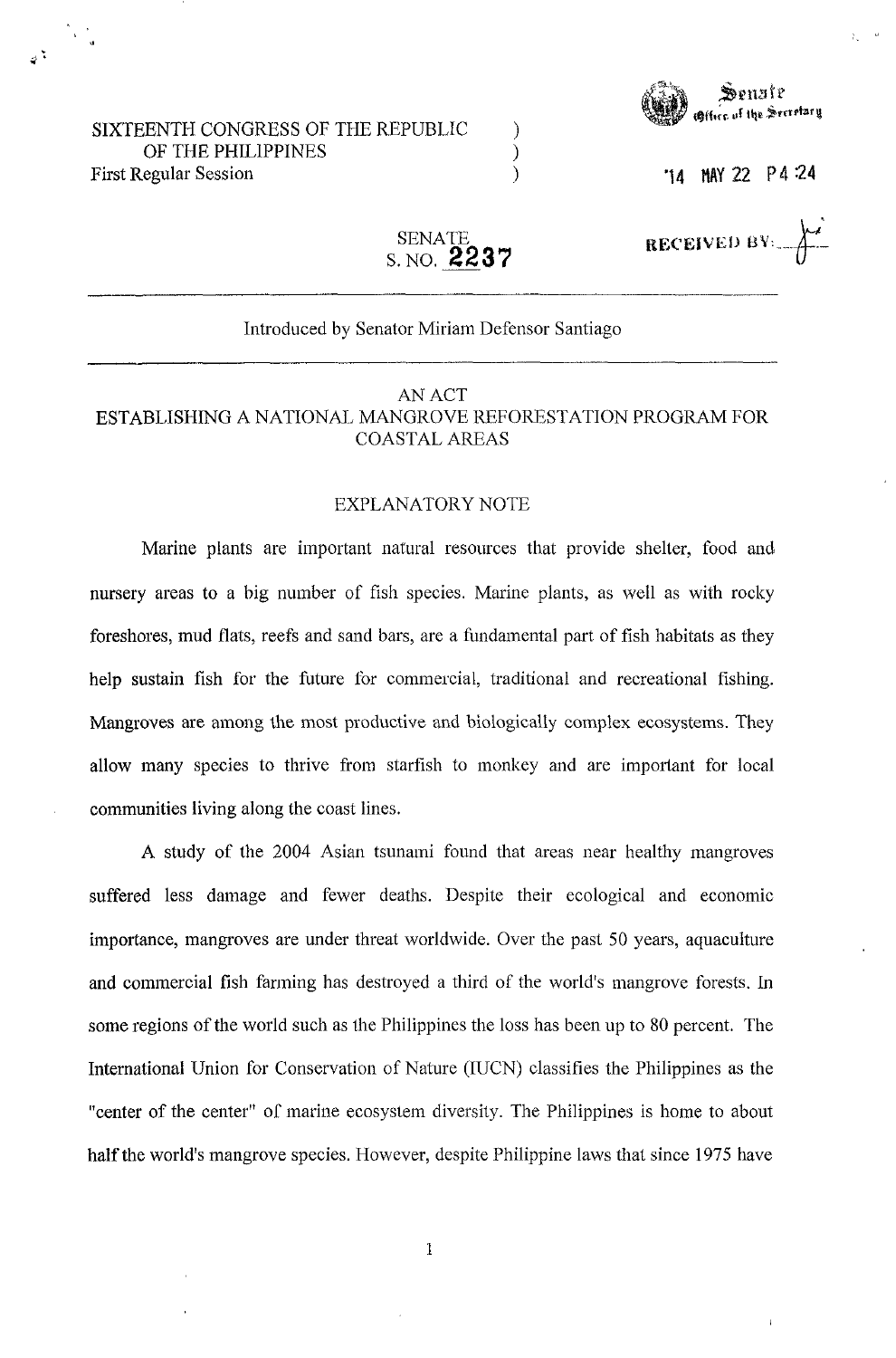banned mangrove clearing, enforcement has been virtually absent, and mangrove destruction still occurs widely.

 $\sqrt{2}$ 

We can learn from the experiences of other countries. Vietnam is one of the most typhoon-hit nations in Asia. Annually, an average of four typhoons and many more storms wreak havoc on this low-lying country. In what may seem as an uncommon advocacy for a humanitarian organization, the Vietnam Red Cross (VNRC) has been planting and protecting mangrove forests in northern Vietnam since 1994. The reason for its commitment to mangrove protection, which has included planting nearly 12,000 hectares of trees and defending them from shrimp farmers who want to hack them down, is simple: mangroves protect Vietnam's coastal inhabitants from the effects of typhoons. These submerged, coastal forests act as buffers against the sea, reducing potentially devastating 1.5 meter waves into harmless ripples of water. The mangroves planted by the VNRC protect 110 kilometers of the 3,000-kilometre sea dyke system that runs up and down Vietnam's coastline.

In financial terms alone, the mangrove program proves that disaster preparedness pays. The planning and protection of 12,000 hectares of mangroves has cost around \$l.IM, but has helped reduce the cost of dyke maintenance by \$7.3M annually. In lives spared, one need only look to the dividend reaped during typhoon Wukong in October 2000. This typhoon struck three northern provinces, but caused no damage to the dykes behind regenerated mangroves and no deaths inland from these dykes. In the past waves would breach the coastal dykes and flood the land of poor coastal families. Apart from the lives, possessions and properly saved trom floods, the VNRC estimates that the livelihoods of 7,750 families have benefited from the replanting and protection of the mangrove forests. Local fishermen and their families now earn additional income selling the crabs, shrimps and mollusks which mangrove forests harbor.

, F

2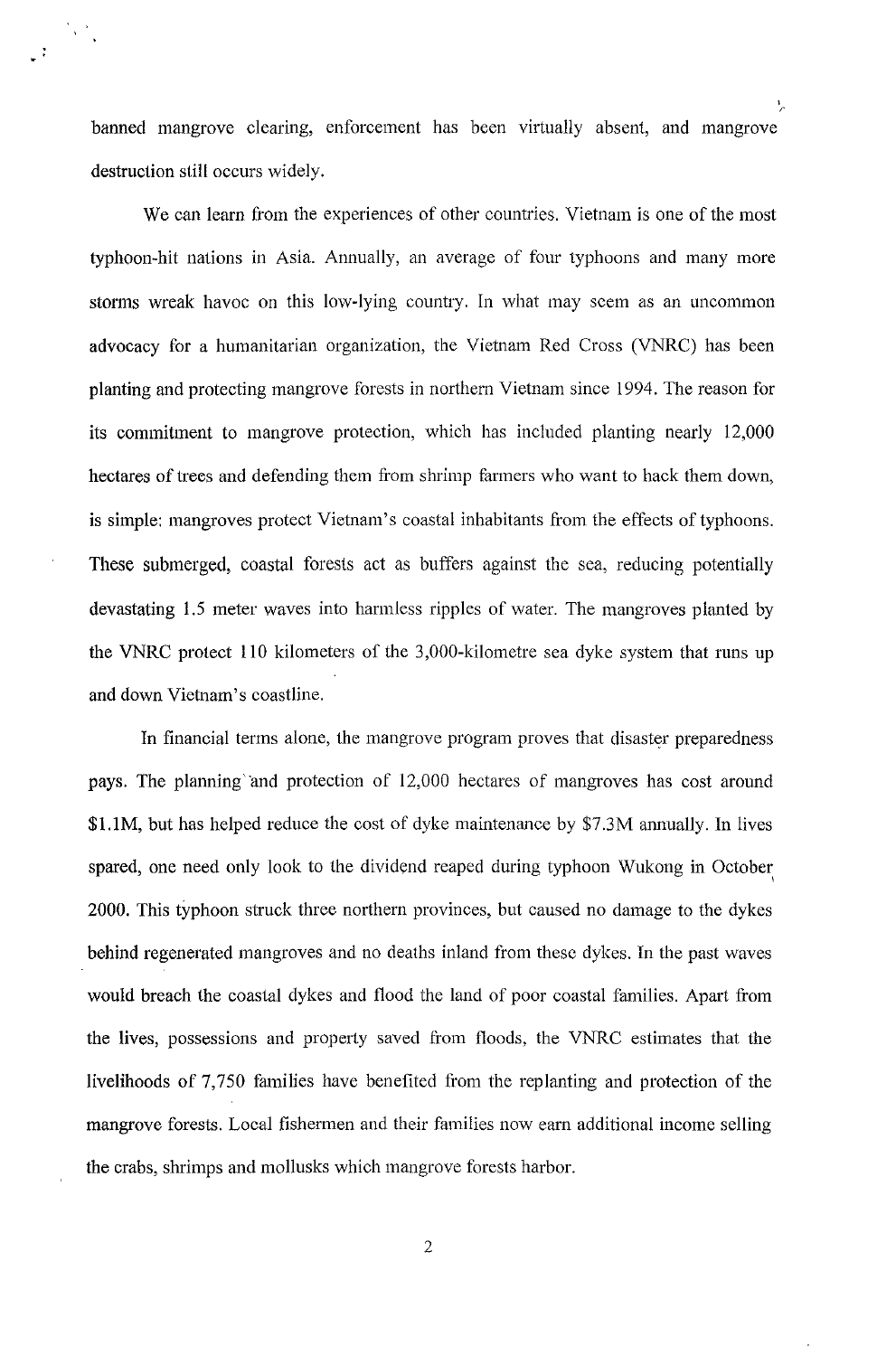This is the same situation in Kenya. Over the last 10 years, conservationists in the region have planted an estimated 10 million mangroves, and the forests have in turn provided for the community. During the peak tourism season, which runs from August to March, the Dabaso Creek Conservation Group earns over 300,000 Kenyan shillings (around  $$3,600$ ) from the eco-restaurant, birding excursions, and selling crabs and fish to hotels in Dabaso.

Mangrove conservation is important in the fight against climate change, and not just because mangroves can slow storm surges, prevent erosion, and lower disaster risk, for coastal communities. An Earth Watch study reported that I hectare of mangroves can sequester 1.36 tons of carbon in a year, equivalent to the annual emissions of six cars. Another study showed that mangroves and other coastal vegetation like sea grasses and salt marsh grass, which are collectively known as blue carbon, can sequester carbon up to 100 times more effectively than terrestrial forests.

For these reasons, the urgent passage of this bill is earnestly requested.<sup>1</sup>

diam Defenson butter

<sup>&</sup>lt;sup>1</sup> Source: This is the Senate counterpart of House Bill No. 3525 bill filed by Cong. Regina Ongsiako Reyes in the House of Representatives during the 16<sup>th</sup> Congress.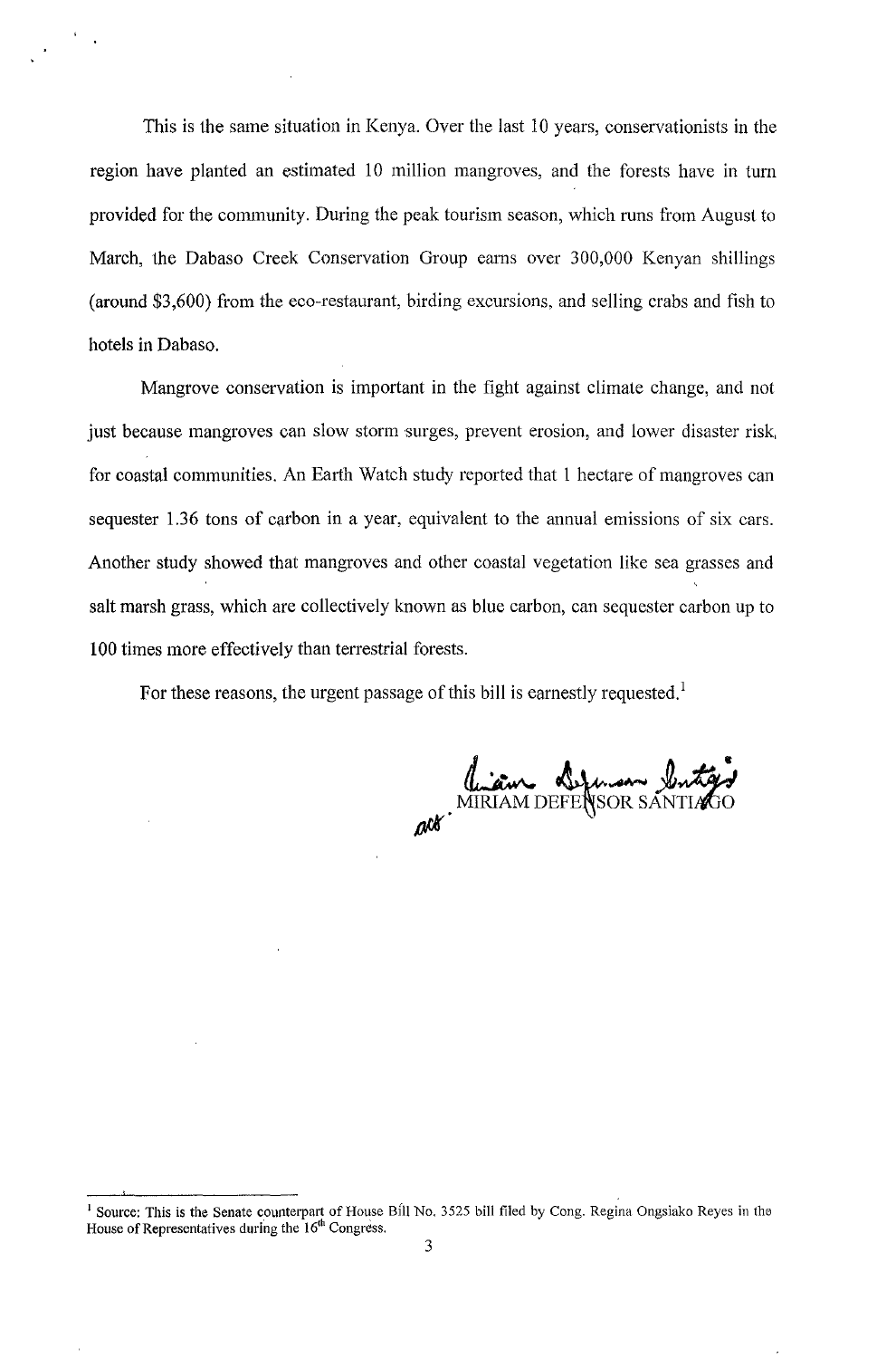#### SIXTEENTH CONGRESS OF THE REPUBLIC OF THE PHILIPPINES First Regular Session

"



'14 MAY 22 P 4 :24

**RECEIVED BY:** 

| SENATE    |
|-----------|
| S. NO2237 |

) ) )

#### Introduced by Senator Miriam Defensor Santiago

*Be it enacted by the Senate and the House of Representatives of the Philippines in Congress assembled:* 

# 1 AN ACT 2 ESTABLISHING A NATIONAL MANGROVE REFORESTATION 3 PROGRAM FOR COASTAL AREAS 4 5 SECTION 1. *Short Title.* - This Act shall be known as the "Mangrove 6 Reforestation Act of 2014." 7 SECTION 2. *Declaration of Principles and Policies.* ~ The Constitution provides 8 that the State shall protect and advance the right of the people to a balanced and healthful 9 ecology in accord with the rhythm and harmony of nature. 10 The State recognizes the need to reforest our coastlines with mangroves to serve a& 11 a habitat for fish species and to serve as a natural defense against typhoons, storm surges, 12 and other ecological disasters that usually affect coastal areas. 13 SECTION 3. *Definitions.* ~ As used in this Act, the following terms shall mean: 14 (a) Mangroves - a community of intertidal plants including all species of trees, 15 shrubs, vines and herbs found on coasts, swamps, or border of swamps; 16 (b) Coastal Area/Zone - is a band of dry land and adjacent ocean space (water and 17 submerged land) in which terrestrial processes and uses directly affect oceanic 18 processes and uses, and vice versa; its geographic extent may include areas 19 within a landmark limit of one (1) kilometer from the shoreline at high tide to 20 include mangrove swamps, brackish water ponds, nipa swamps, estuarine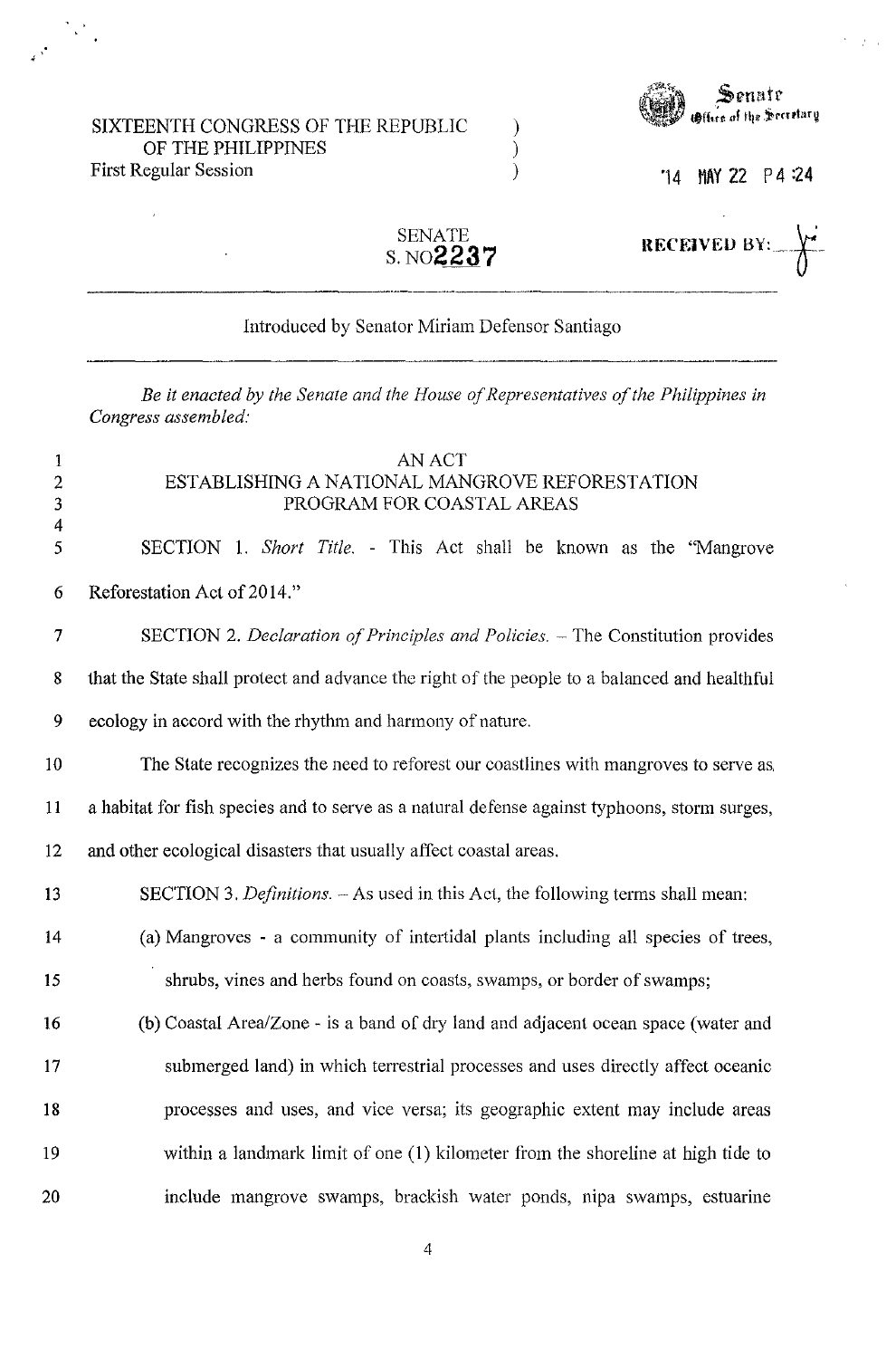1 rivers, sandy beaches and other areas within a seaward limit of 200 meters to 2 include coral reefs, algal flats, sea grass beds and other soft-bottom areas.

.'

· , .

3 (c) Department shall refer to the Department of Environment and Natural 4 Resources.

5 **SECTION 4.** *Reforestation of Coastal Areas.* – Coastal areas shall be reforested 6 with mangroves according to standards set by the Department. The Department shall 7 identify the areas that are most vulnerable to storm surges and flooding and shall 8 prioritize these areas in terms of reforestation.

9 For the areas that are most affected by typhoons and other natural disasters, the 10 Department shall, as much as practicable, hire local workers for the projects to be 11 completed under this Act.

12 SECTION 5. *Fish Refuge and Sanctuaries.* - The Department may establish fish 13 refuge and sanctuaries. At least fifty (50%) of bays, foreshore lands, continental shelf or 14 any fishing ground shall be set aside for the cultivation of mangroves to strengthen the 15 habitat and the spawning grounds of fish. Within these areas no commercial fishing shall 16 be allowed. All marine fishery reserves, fish sanctuaries and mangrove swamp 17 reservations already declared or proclaimed by the President or legislated by the 18 Congress of the Philippines shall be continuously administered and supervised by the 19 Department.

20 SECTION 6. *Conversion or unauthorized utilization of Mangroves.* -- It shall be 21 unlawful for any person to convert mangroves into fishponds or for any other purposes or 22 to cut down or utilize mangroves without a license from the Department.

23 SECTION 7. *Appropriations.* - For the first three (3) years of this Act, the amount 24 of one hundred million pesos (P100,000,000) shall be appropriated for its initial stages. In 25 the succeeding years, there shall be appropriated such sums as may be necessary to carry 26 out the provisions of this Act.

5